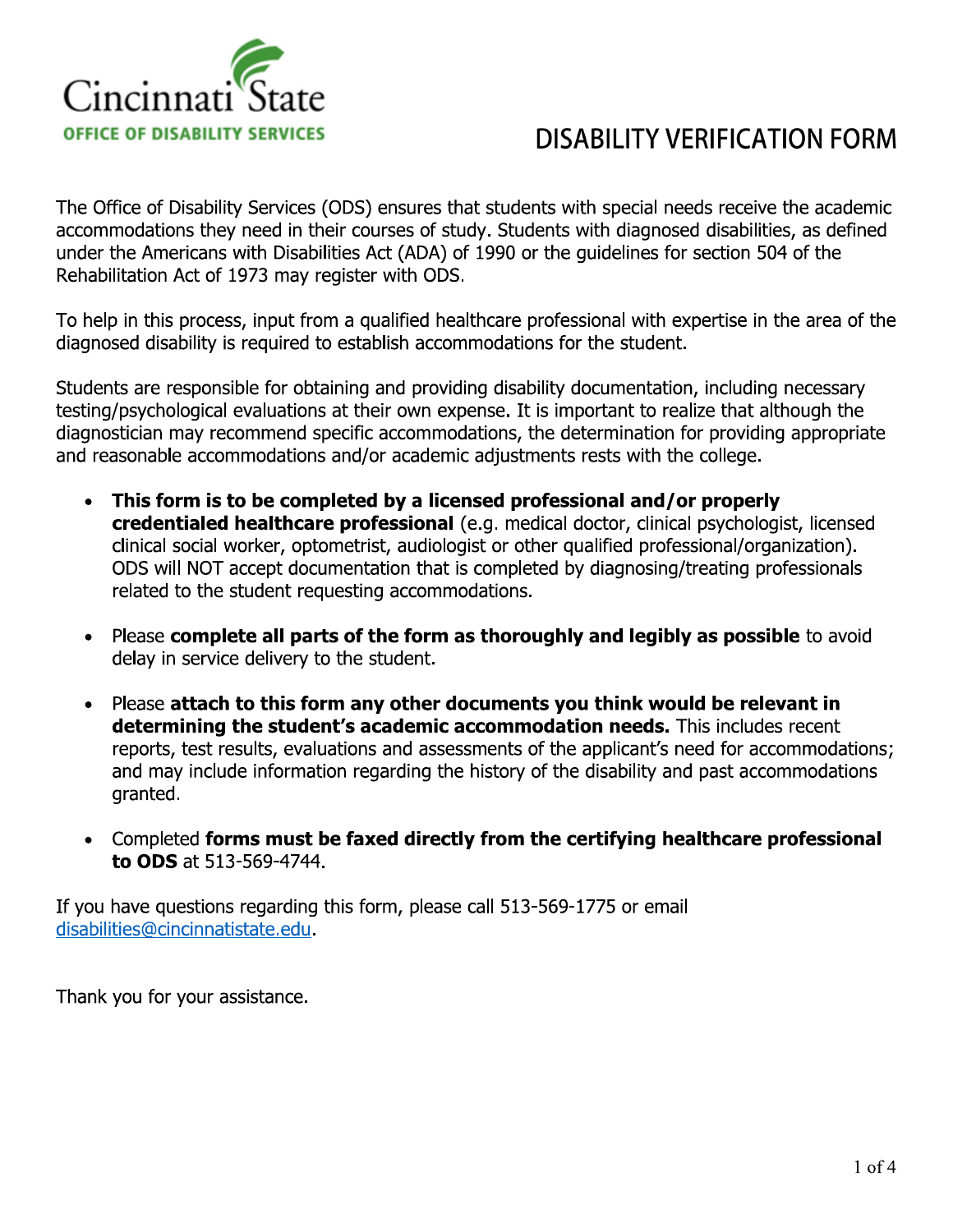

# **DISABILITY VERIFICATION FORM**

#### To be completed by the STUDENT

(Please TYPE or PRINT LEGIBLY)

| Student Date of Birth: $\frac{1}{2}$ $\frac{1}{2}$ $\frac{1}{2}$ $\frac{1}{2}$ $\frac{1}{2}$ $\frac{1}{2}$ $\frac{1}{2}$ $\frac{1}{2}$ $\frac{1}{2}$ $\frac{1}{2}$ $\frac{1}{2}$ $\frac{1}{2}$ $\frac{1}{2}$ $\frac{1}{2}$ $\frac{1}{2}$ $\frac{1}{2}$ $\frac{1}{2}$ $\frac{1}{2}$ $\frac{1}{2}$ $\frac{1}{2}$ |
|----------------------------------------------------------------------------------------------------------------------------------------------------------------------------------------------------------------------------------------------------------------------------------------------------------------|
|                                                                                                                                                                                                                                                                                                                |
|                                                                                                                                                                                                                                                                                                                |
| Phone Number: (____) - ____ - ______ Email Address: ____________________________                                                                                                                                                                                                                               |
| Status (Check one): ____Current Student ____Prospective Student                                                                                                                                                                                                                                                |
|                                                                                                                                                                                                                                                                                                                |
| I authorize the following individual or organization to release the requested<br>information included in this document for the purpose of establishing eligibility for<br>accommodations and services to the Office of Disability Services at Cincinnati State<br><b>Technical &amp; Community College.</b>    |
|                                                                                                                                                                                                                                                                                                                |
|                                                                                                                                                                                                                                                                                                                |
| Phone Number: $(\_\_\_\_ )$ - $\_\_\_\_\_$ - $\_\_\_\_\_$                                                                                                                                                                                                                                                      |
|                                                                                                                                                                                                                                                                                                                |
|                                                                                                                                                                                                                                                                                                                |
|                                                                                                                                                                                                                                                                                                                |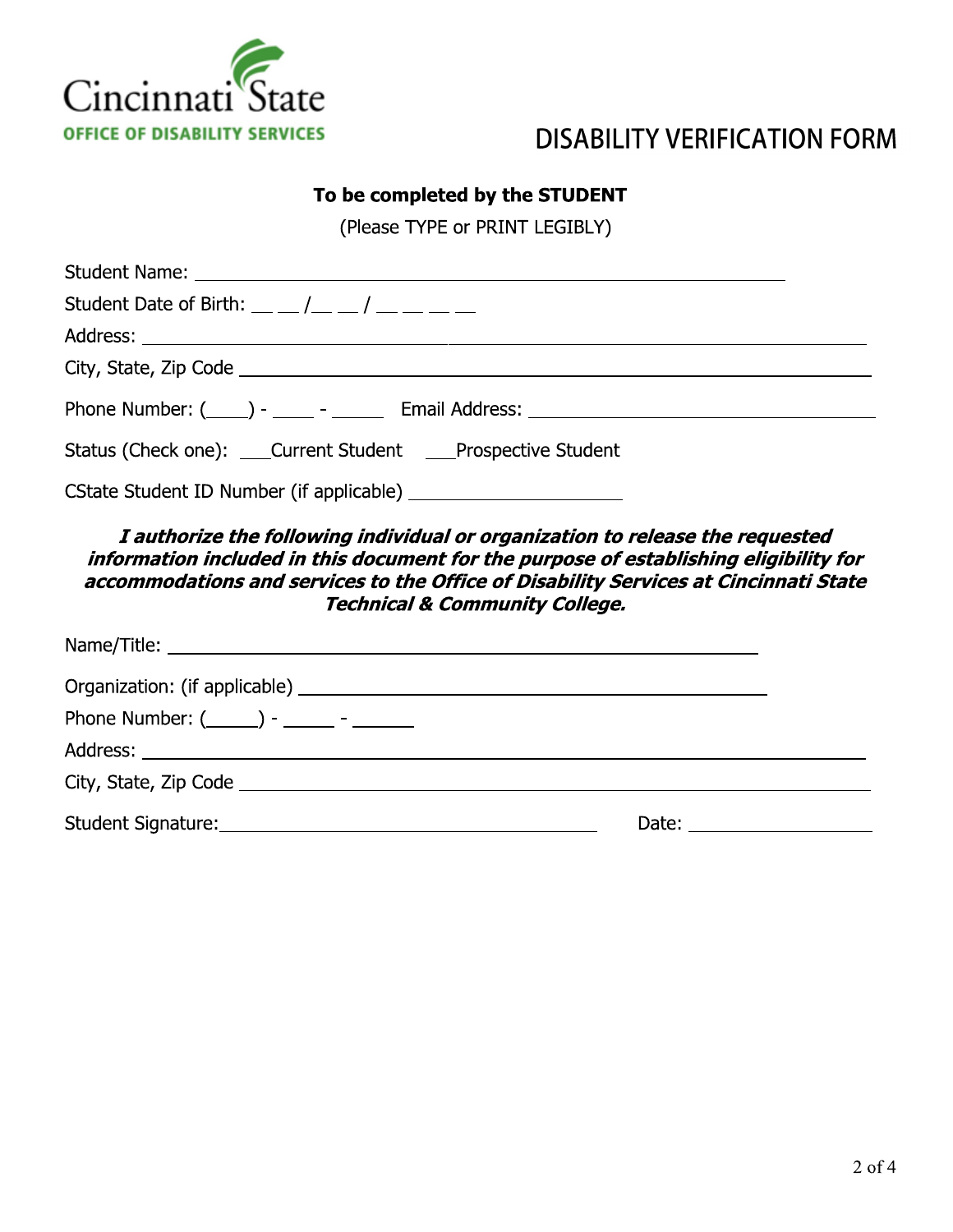

decisions will be determined by the college.

## **DISABILITY VERIFICATION FORM**

#### To be completed by certifying Medical Practitioner/Specialist

(Please TYPE or PRINT LEGIBLY)

| Student Date of Birth: $\frac{1}{2}$ $\frac{1}{2}$ $\frac{1}{2}$ $\frac{1}{2}$ $\frac{1}{2}$ $\frac{1}{2}$ $\frac{1}{2}$ $\frac{1}{2}$ $\frac{1}{2}$ $\frac{1}{2}$ $\frac{1}{2}$ $\frac{1}{2}$ $\frac{1}{2}$ $\frac{1}{2}$ $\frac{1}{2}$ $\frac{1}{2}$ $\frac{1}{2}$ $\frac{1}{2}$ $\frac{1}{2}$ $\frac{1}{2}$ |
|----------------------------------------------------------------------------------------------------------------------------------------------------------------------------------------------------------------------------------------------------------------------------------------------------------------|
|                                                                                                                                                                                                                                                                                                                |
|                                                                                                                                                                                                                                                                                                                |
|                                                                                                                                                                                                                                                                                                                |
| How did you arrive at your diagnosis? If applicable, please attach the diagnostic reports and/or<br>test results administered to determine the diagnosis.                                                                                                                                                      |
| Is the primary disorder: Stable____ Declining ____ Improving ___                                                                                                                                                                                                                                               |
| Is the secondary disorder: Stable___ Declining ___ Improving ___                                                                                                                                                                                                                                               |
| What treatments, medications, devices or services are currently prescribed or used to minimize the<br>impact of the disorder(s)?<br><u> 1989 - Johann Harry Harry Harry Harry Harry Harry Harry Harry Harry Harry Harry Harry Harry Harry Harry Harry</u>                                                      |
| What is the expected duration of the disability?                                                                                                                                                                                                                                                               |
| Please describe how the student's disability symptoms or treatment plan impacts their academics.                                                                                                                                                                                                               |
| Please list any recommendations for accommodations you have for this student in an academic<br>setting. Please note, recommendations will be considered in the interactive process; however, final                                                                                                             |